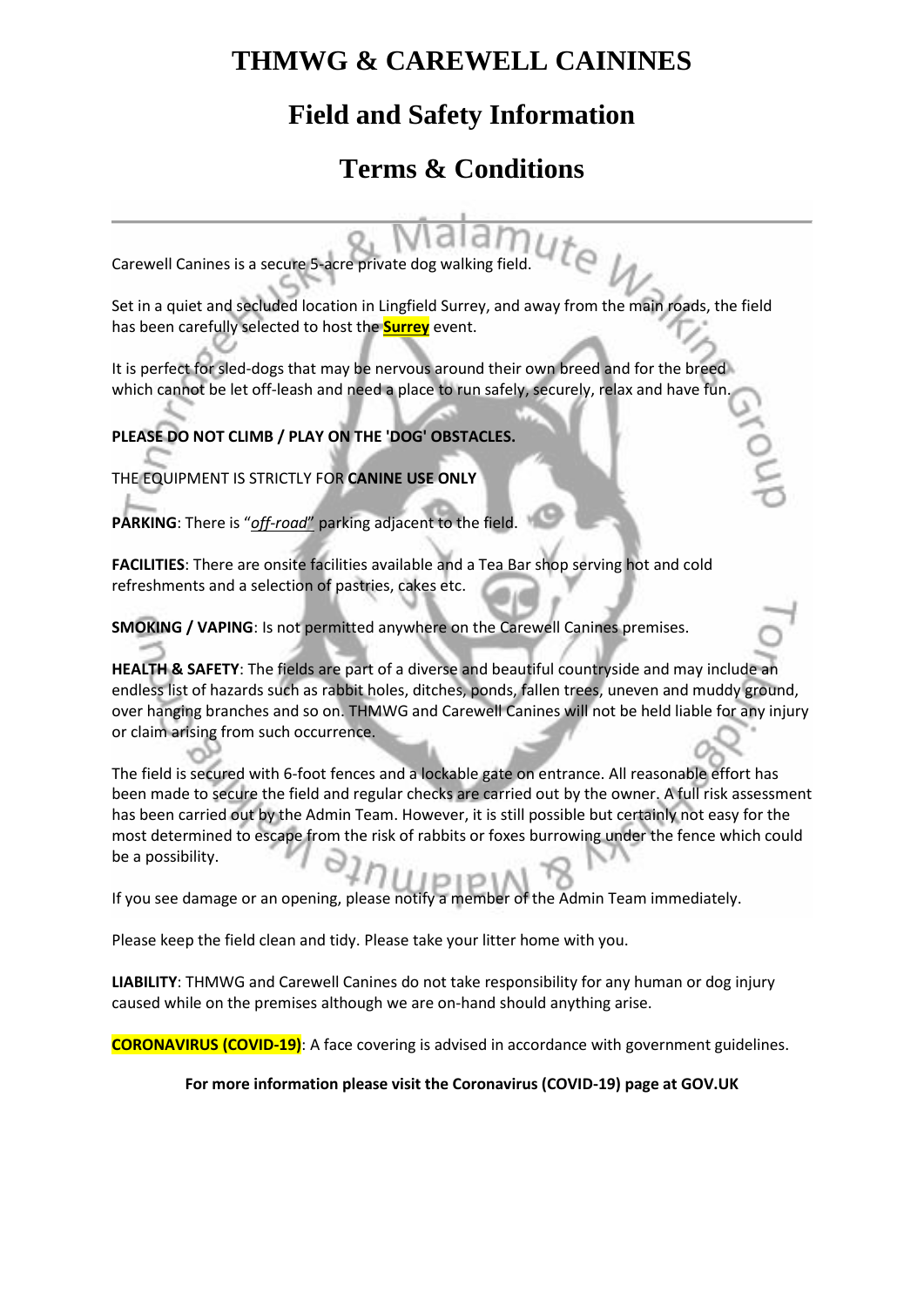# **MEDICAL TREATMENT:** A first aid kit is available on site, come and see an Admin Member.<br>
The nearest Hospital is: -<br> **East Surrey Hospital**<br>
Canada Ave<br>
Redhill<br>
The nearest Hospital<br>
Canada Ave<br>
Redhill<br>
The Manus Canada

The nearest Hospital is: -

### **East Surrey Hospital** Canada Ave

Redhill RH1 5RH

**Dial 999** for an emergency.

**DOG FACILITIES**: It is a strict requirement that you must pick up after your dog/s.

There are poo bags and bins onsite to dispose of your doggie's delights.

Members are asked to keep vigilant during the events and dispose of their waste in the bins provided.

### **GOLDEN RULE: If you spot poo whether it was your dog/s or not please BAG IT – BIN IT.**

**REFRESHMENTS**: Fresh water is supplied by THMWG for the dog/s and constantly changed during the event.

**EVENT START**: All dog/s must be "on-lead" to/from Carewell Canines this is for you and your dog/s safety.

Once inside an Admin will take payment of **£3.00**/dog per event. Payable by cash or card.

You will be asked to join an Admin who will be walking the perimeter of the field.

Members and their dog/s will be expected to join "on-lead" to keep the dog/s moving, exercised and entertained until everyone is safely in the field before an Admin calls for them to be let off-leash once locks are positioned on the gate and made secure.

This is now a requirement as we have found dog/s standing around with their owners waiting for members to arrive is causing frustration and anxiety.

Please be punctual, for safety we are unable to unlock the gates once the event has begun.

Calmer dog/s makes for a calmer and happier event for all.

If anyone enters the field during the allotted time which arouses suspicion, please contact a member of the Admin Team immediately.

Members are asked to book an event in advance. This is done through our Events pages.

THMWG complies with Carewell Canines' Terms and Conditions.

**EVENT FINISH:** The Admin Member will call for your dog/s to go back on leash before we vacate and will be conducted in an orderly fashion.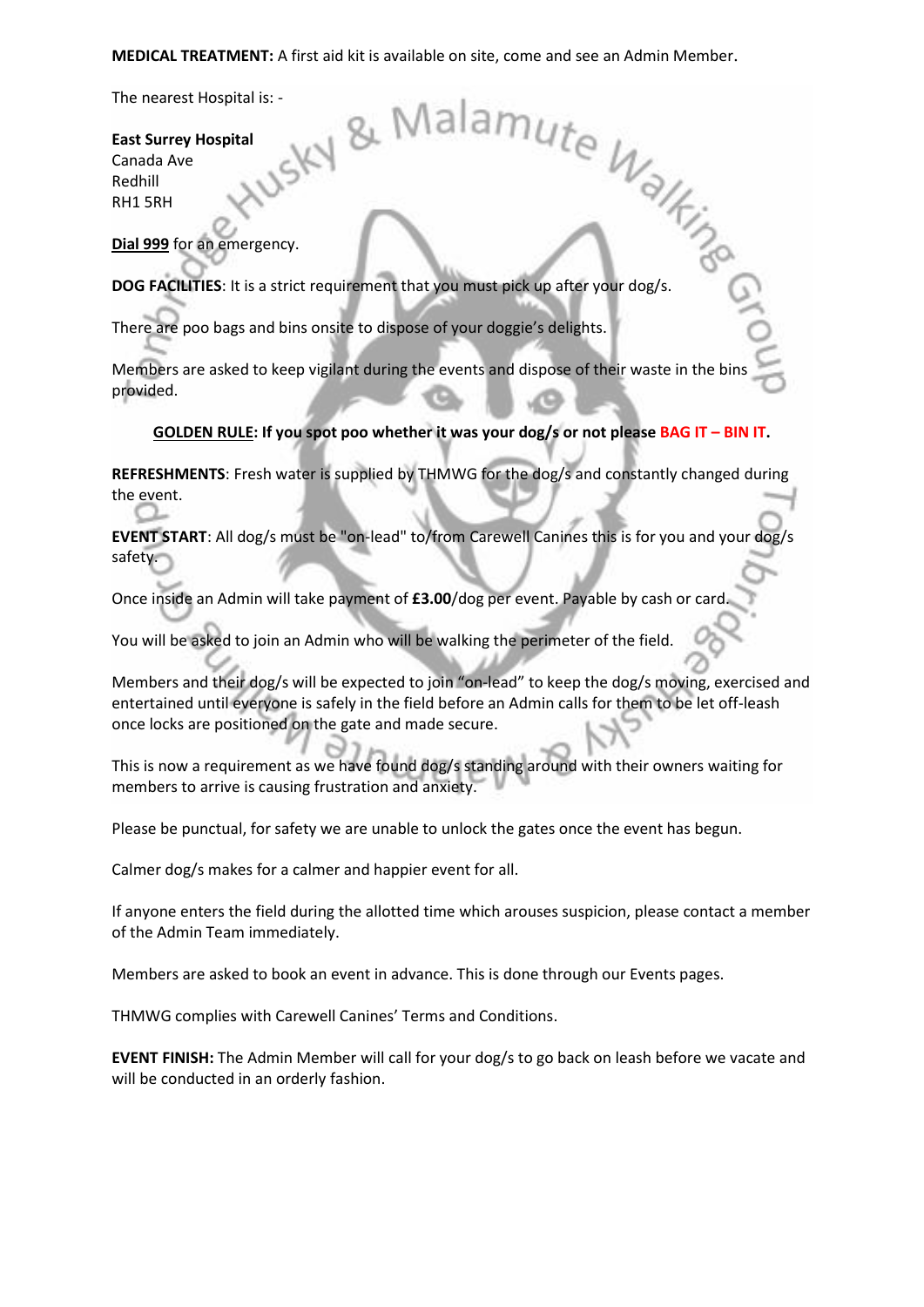Members must disclose whether their dog/s are:

### **MALES**; Intact:

For safety reasons an Admin member will provide you with a coloured ribbon to tie around your dog/s collar. Intact males are accepted into the Group with the proviso they remain calm and sociable during their time with us.

Any dog which becomes over playful or displays signs of dominance to the group's dog/s an Admin will speak to the owner and will work closely with them while with the group.

## **FEMALES**; In-Season:

We strongly recommend In-Season dog/s **DO NOT** attend our events.

A three-week grace period is recommended before coming to an event.

If a dog is identified as being In-Season an Admin Member will ask you to leave immediately.

This is for safety as a group of sled-dogs interested in a female in oestrus could cause unintentional damage with each other.

Females (Bitches) are accepted into the Group with the proviso they remain calm and sociable during their time with us.

Any dog which becomes over playful or displays signs of dominance to the group's dog/s an Admin will speak to the owner and will work closely with them while with the group.

### **PUPPIES**; with Mum and Dad:

We love puppies but we also want them to be safe so if Mum and Dad are joining then as long as they are happy for their puppies to join in the fun then that is fine with us.

### **FAMILY DOGS**; non-sled:

This is managed on a case-by-case basis with prior arrangement by the Team / Deputy Leader or Area co-ordinator.

### **NERVOUS DOGS** (first timers):

Please speak to a member of the Admin Team who will be happy to assist you during the event.

### **VACCINATIONS / WORMING**:

Members are asked to have their dog/s fully vaccinated and wormed due to the sharing of water bowls. Under no circumstances are you to bring your dog/s if they are ill or show signs of coughing.

Members are asked for their dog/s to wear a suitable collar or harness while in our group.

Should any problems arise during the event and you are looking for some space for your family member/s, please speak to a member of the Admin Team who will safely let you out of the premises. DO NOT attempt to unlock the gate yourself as we do not want any escapees.

Please make sure all Children are not left unattended and are always supervised by an adult (over 18), this is for their safety and the dog/s too.